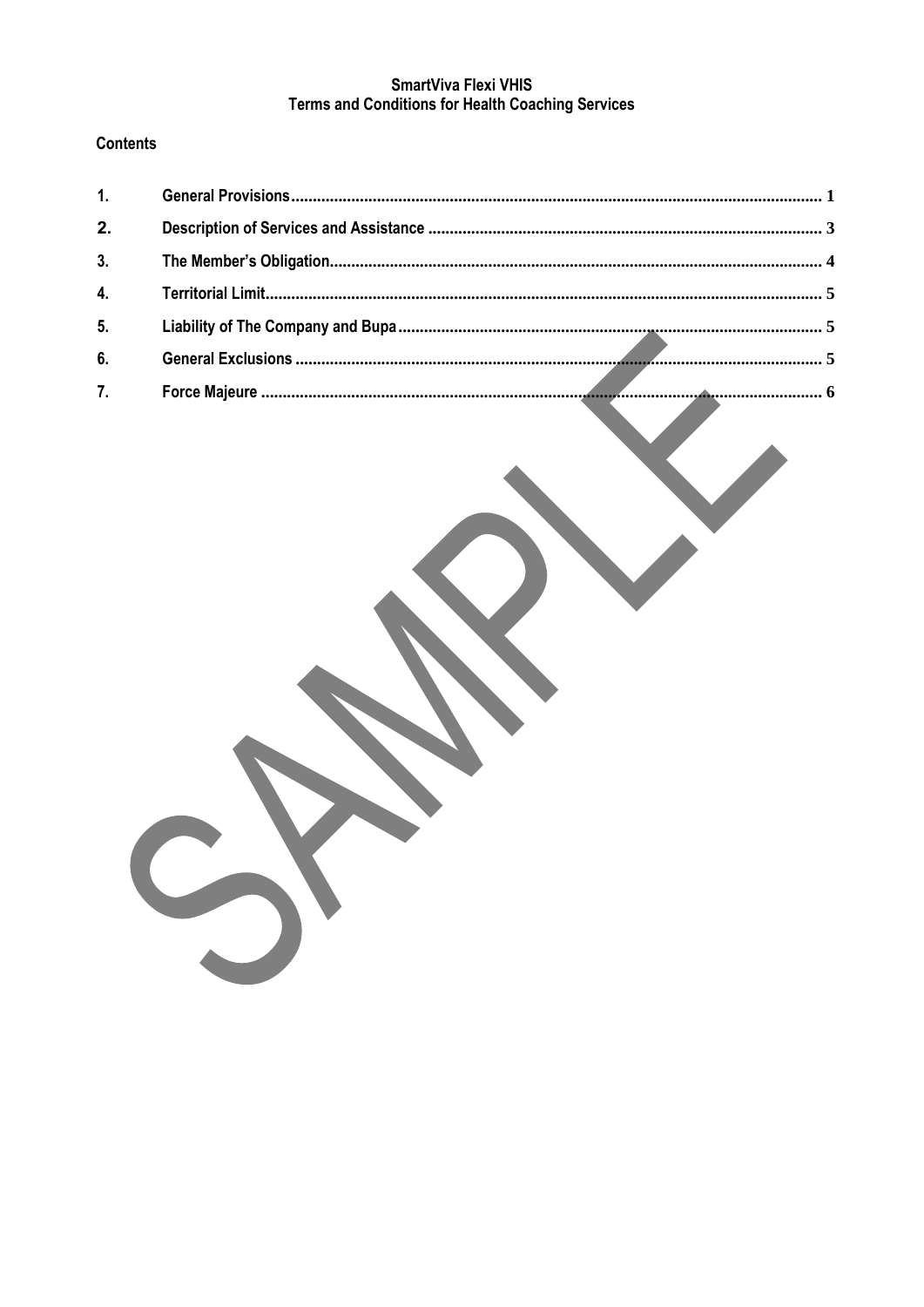### **Terms and Conditions for Health Coaching Services ("Provisions")**

The availability of the service(s) set out in this Provisions is subject to room level (if applicable) subscribed by the Insured Person ("Member") under the medical insurance plan (the "Plan"). The health coaching services available to each Plan (if applicable) are listed out in its Schedule of Benefits. The Company appointed Bupa (Asia) Limited ("Bupa") to provide and arrange this service, and subsequently the services may be provided by third party service providers selected by Bupa and they are not guaranteed renewable.

#### <span id="page-1-0"></span>**1. General Provisions**

- 1.1. The terms and conditions for this Provisions are attached to and form part of the Policy. Except as otherwise specified in this Provisions, all terms and conditions applied to the Policy shall have full force and effect. To the extent that any terms and exclusions applied to the Plan is inconsistent with the provisions expressly provided in this Provisions, the terms in this Provisions shall prevail to resolve such inconsistency.
- 1.2. Unless otherwise defined in Section 1.6 of this Provisions below, capitalised terms used in this Provisions shall have the meanings ascribed to them under the Policy.
- 1.3. The services set out in this Provisions are value added services available to the Subscriber and/or the Member without additional fees and do not form part of the Certified Plan. The services available under Sections 2.2 to 2.8 below are subject to the room level (if applicable) subscribed by the Member under the Plan with the details listed out in the respective Plan's Schedule of Benefits.
- 1.4. Subject to the exclusions set out in Section 6 of this Provisions below, services provided under this Provisions are provided by the Coaching Team which is consisted of Qualified Nurses, Registered Medical Practitioners, other healthcare professionals and customer service personnel. The services and assistance are provided subject to availability and may not be available for reasons beyond the Company's, Bupa's and the Coaching Team's control.
- 1.5. The Company shall have the right to make any changes to this Provisions, amend the scope of Services or terminate the Services (in part or in full) which are necessary to comply with any applicable law or safety requirement and the Member shall be notified in any such event. Members should refer to the Company's website at<https://www.boclife.com.hk/en/product/smartviva-flexi-vhis.html> for the most updated version of this Provisions when using the Services.
- 1.6. For the purpose of this Provisions**,** the following words and expressions shall have the following meaning, except where the context otherwise requires.

| "Chronic Condition"               | means diabetes, cardiovascular disease, hypertension or cancer.                                                                                                                                                                                                       |
|-----------------------------------|-----------------------------------------------------------------------------------------------------------------------------------------------------------------------------------------------------------------------------------------------------------------------|
| "Coaching Team"                   | means the health coaching team jointly set up by Bupa and any<br>provider appointed by Bupa.                                                                                                                                                                          |
| "Health Information"              | has the meaning assigned to it under Section 2.1(c) of this Provisions.                                                                                                                                                                                               |
| "Health Problem"                  | has the meaning assigned to it under Section 2.1(a) of this Provisions.                                                                                                                                                                                               |
| "Healthcare Service"              | means healthcare services provided by the Healthcare Services<br>Providers, which services may or may not be covered by the Policy.                                                                                                                                   |
| "Healthcare Services<br>Provider" | means an individual or an institution that provides preventive, curative,<br>promotional or rehabilitative health care services which is registered<br>with boards or councils recognised by the Department of Health, Hong<br>Kong or equivalent bodies if overseas. |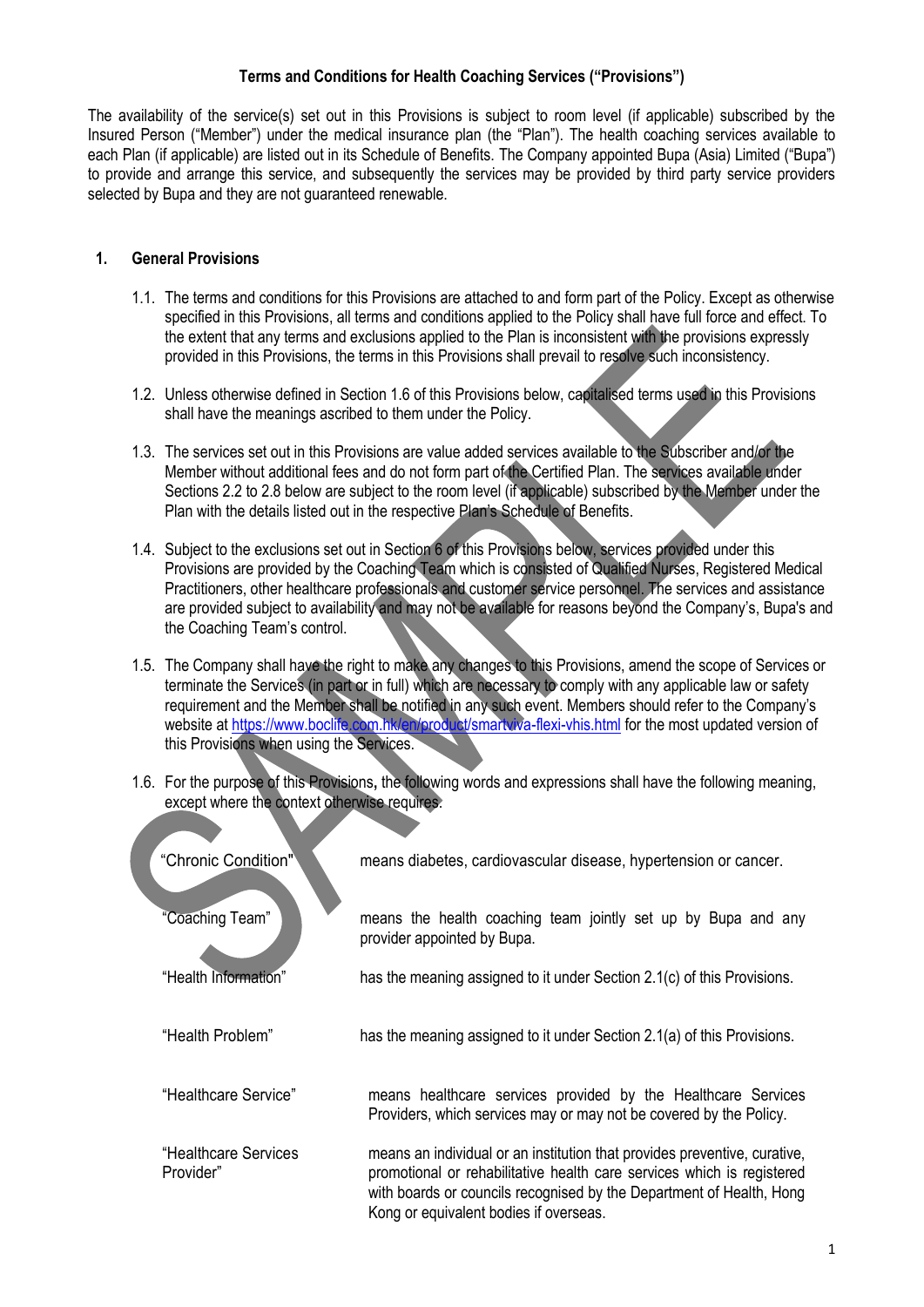"Member Default" has the meaning assigned to it under Section 3.3 of this Provisions.

"Place of Residence" means Hong Kong or the permanent residence shown on the passport(s) of the Member or the principal place of employment provided the Member can provide reasonable evidence; the determination of which shall be at the sole discretion of the Company and Bupa.

- "Service" or "Services" means any or all the health coaching service as outlined in Section 2 of this Provisions.
- "Support Doctor" means any Registered Medical Practitioner forming part of the Coaching Team.

"Treatment" has the meaning assigned to it under Section 2.1(b) of this Provisions.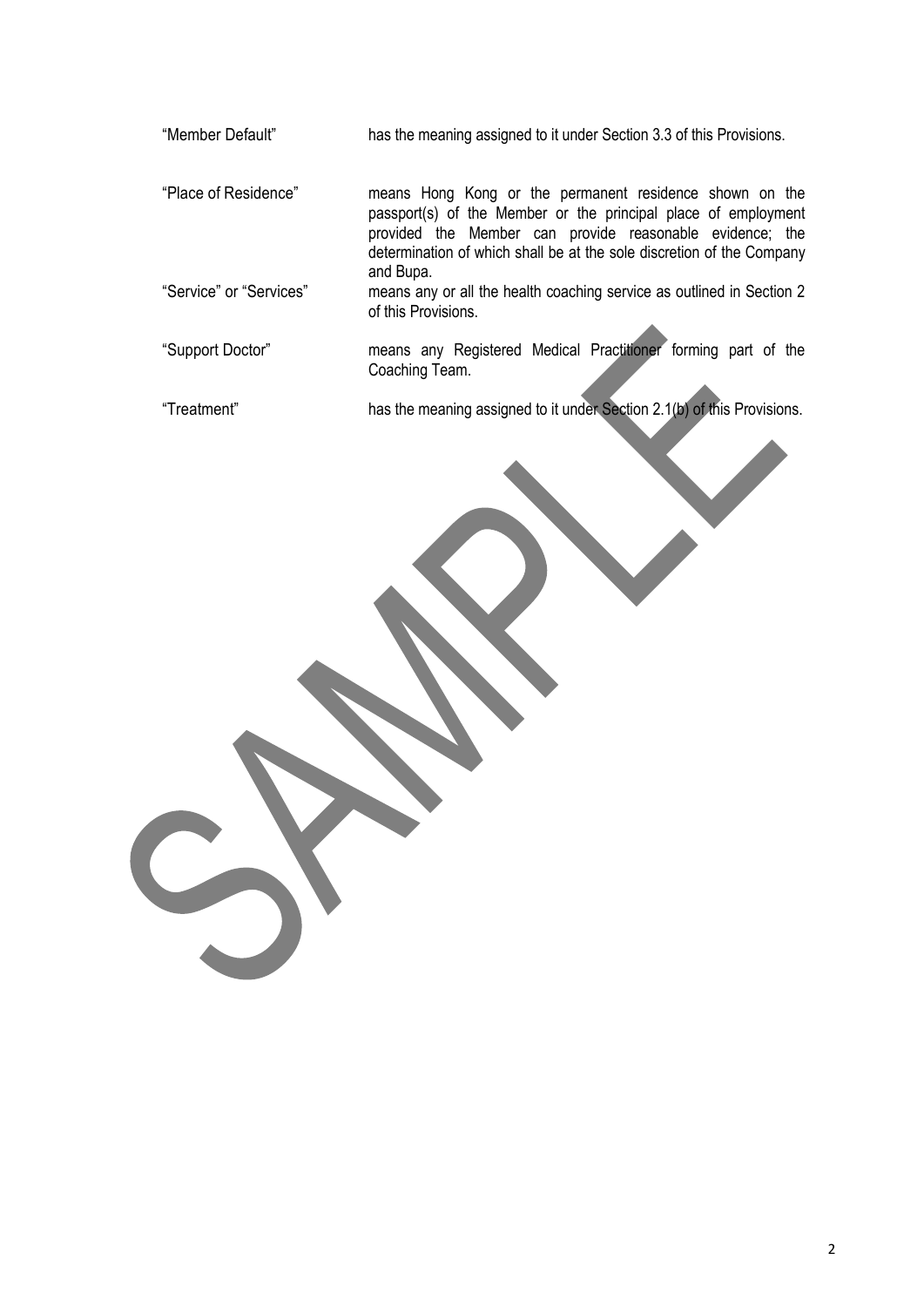### <span id="page-3-0"></span>**2. Description of Services and Assistance**

## 2.1 If the Member:

- (a) has a health related problem which he is suffering from (referred to as "Health Problem" in this Provisions);
- (b) has concerns about surgery or rehabilitation services recommended by a healthcare professional (referred to as "Treatment" in this Provisions);
- (c) is in need of general health information not relating to any existing Health Problem or Treatment, such as health information required for the purpose of travel or relocation (referred to as "Health Information" in this Provisions); or
- (d) is in need of healthcare service coordination, recovery progress tracking or administrative assistance on hospital admission and discharge described in this Provisions;

the Member can request the following services and assistance under Sections 2.2 to 2.8 below by the Member or his representative speaking to the Coaching Team's 24-hour Healthline. The Coaching Team will seek to support the Member with obtaining the appropriate Healthcare Services subject to the territorial limit under Section 4 below. The 24-hour Healthline is not an emergency medical service, and in case of any medical emergency, Members should use emergency services such as Worldwide Assistance Programme or the local emergency hotline, for example dial 999 if in Hong Kong. The Member may need to bear the cost of the Healthcare Services if they are not covered by the Policy. The Member shall directly pay the costs to the Healthcare Services Providers or other professionals or service providers referred by the Coaching Team.

### 2.2 24-hour Healthline

The Member may call the Coaching Team using the 24-hour Healthline when he is in need of informal health advice related to non-emergency Health Problems or general Health Information. Qualified Nurses in the Coaching Team are available 24 hours a day to collect necessary information from the Member and may escalate the call to a Support Doctor with the consent of the Member. The 24-hour Healthline is designed to support the Member in obtaining appropriate medical advice and diagnosis and other medical services from Healthcare Services Providers only, and it is not intended to provide the Member with any Healthcare Services over the phone and in using such service such telephone conversations are not intended to and do not provide the Member with a medical diagnosis.

# 2.3 Dotor Referral

If required by the Member or where it appears appropriate to the Support Doctors, the Member shall be offered choices of Healthcare Services Providers available at Bupa's record at that time for Healthcare Services based on the Member's selection criteria which may include the location. The provider choices are provided by Coaching Team for reference only and the Member shall be ultimately responsible for making an independent decision to choose the Healthcare Services Provider. In any event, Bupa's referral service shall not be regarded as any endorsement, approval or recommendation on the quality, competency or suitability of the provider's services.

### 2.4 Appointment Making

Upon request from the Member, the Coaching Team will assist the Member and use its reasonable efforts to make a medical appointment with the Member's own selected Healthcare Services Provider. In using this service, the Coaching Team cannot guarantee to provide the Member preferential access to any such Healthcare Services Providers or make any medical appointment for the Member at a specific time or specific Healthcare Services Provider. If this is the case, the Coaching Team will inform the Member and use its reasonable efforts to offer choices of alternative Healthcare Services Providers for the Member's consideration.

### 2.5 Care Manager

Upon request from the Member, the Coaching Team will assign a care manager to the Member who has hospitalisation needs. The care manager will help the Member with handling the hospital admission and discharge processes and any application for cashless treatment or claim procedures under the Policy. The care manager will also make scheduled calls or pay courtesy visits at the hospital, whenever the care manager considers it appropriate. Such calls or visits will be scheduled in advance and agreed with the Member. In circumstances where the Member is in need of multiple medical treatments in their rehabilitation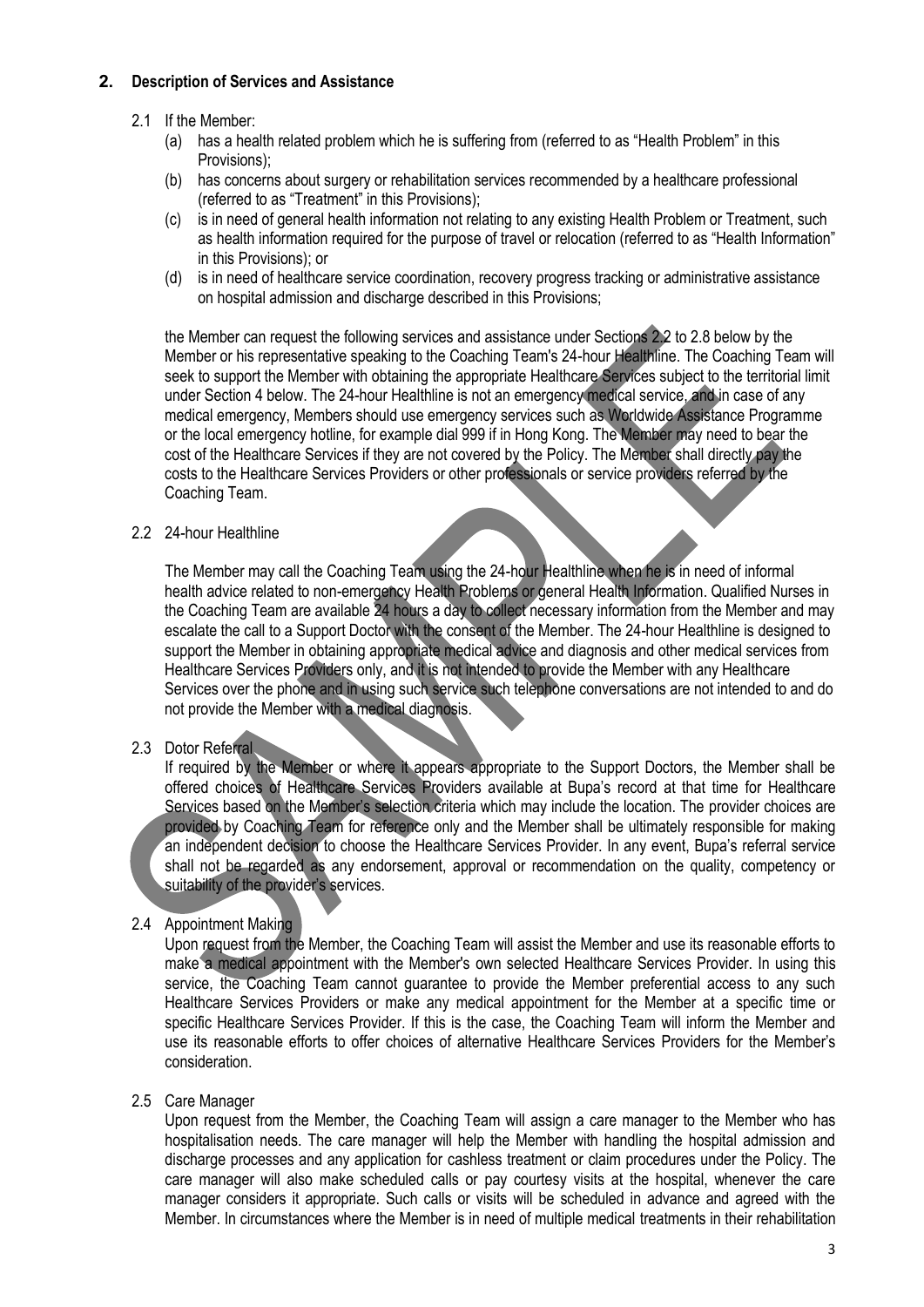plan, or if the Member is to undergo cancer treatment, a care manager will, at the Member's request, be assigned to the Member to make arrangements for Healthcare Services including making appointments with Healthcare Services Providers in accordance with Section 2.4 above and assist the Member to get a better understanding of his Health Problem, treatment and recovery progress from the Healthcare Services Providers. The care manager may also assist the Member with managing his medical expenses and advise whether the costs of the Healthcare Services are covered by the Policy.

#### 2.6 Second Medical Opinion

If the Member has doubts with a medical opinion given to them by a Healthcare Services Provider, the Member may request the Coaching Team to help to arrange for a second medical opinion from a Bupa appointed third party service provider. The third party service provider will provide access to a case manager doctor and recommend appropriate specialists, if applicable, for the Member's consideration. The Member shall make an independent decision whether or not to accept the specialist recommended by the third party service provider in receiving the second medical opinion. In order to obtain a second opinion, the Member shall provide, or request and authorise his doctor(s) to provide, sufficient medical information including historic medical information and current diagnosis, to the relevant specialist, for assessment. The delivery time of the second medical opinion is dependent on the medical information of the Member being provided in a timely manner and other factors beyond the Coaching Team's reasonable control, such as the availability of the specialists. The second medical opinion service shall only cover the consultation fee and a medical report. The specialists providing a second opinion shall not be required to support or generate reports for any legal cases. The member shall be responsible for the costs of any proposed investigation or treatment recommended by a case manager doctor or specialist in the course of receiving the second opinion except for those eligible expenses covered by the Policy.

#### 2.7 Chronic Conditions Programme

If the Member is diagnosed by a Registered Medical Practitioner with a Chronic Condition, the Coaching Team is available at the Member's request to provide the Member with self management support by providing educational materials, keeping track of the Member's condition and assisting the Member to enable him to implement and sustain the behaviours needed to manage his condition on an on-going basis. The Coaching Team shall only provide behavioural and educational support but not clinical support or Treatment. The Company and Bupa shall not be liable for the costs of any treatment proposed by the Coaching Team unless they are covered by the Policy. The Chronic Conditions Programme shall not be used as a replacement for treatment provided by the Member's Healthcare Services Provider.

### 2.8 Non-emergency Global Healthcare Support

Upon request from the Member, the Coaching Team will help to coordinate his planned Medically Necessary Healthcare Services relating to the Member's existing Health Problem to be received outside the Place of Residence. This may include using its reasonable efforts to: identify Healthcare Services Providers in accordance with section 2.3 above, make appointment in accordance with section 2.4 above and assist the Member to apply to Bupa for grant of cashless treatment, if applicable under thePolicy. The Coaching Team may assist the Member with consolidating, translating and submitting his medical records to the Healthcare Services Provider selected by the Member. Arrangement of an on-site interpreter may be provided upon request from the Member. After the Member receives the Healthcare Services, the Coaching Team may assist the Member with consolidating and translating the medical documentation. This service does not include arranging travel logistics or accommodation for the Member and his family. Any expenses incurred in connection with the consolidation, translation, submission of medical records or the provision of an on-site interpreter under this Section 2.8 shall be borne by the Member.

### <span id="page-4-0"></span>**3. The Member's Obligation**

- 3.1 The Member shall co-operate with Bupa in all matters relating to provision of the Services.
- 3.2 The Member shall promptly provide Bupa with such information and materials as Bupa may reasonably require in order to supply the Services, and ensure that such information is accurate in all material respects.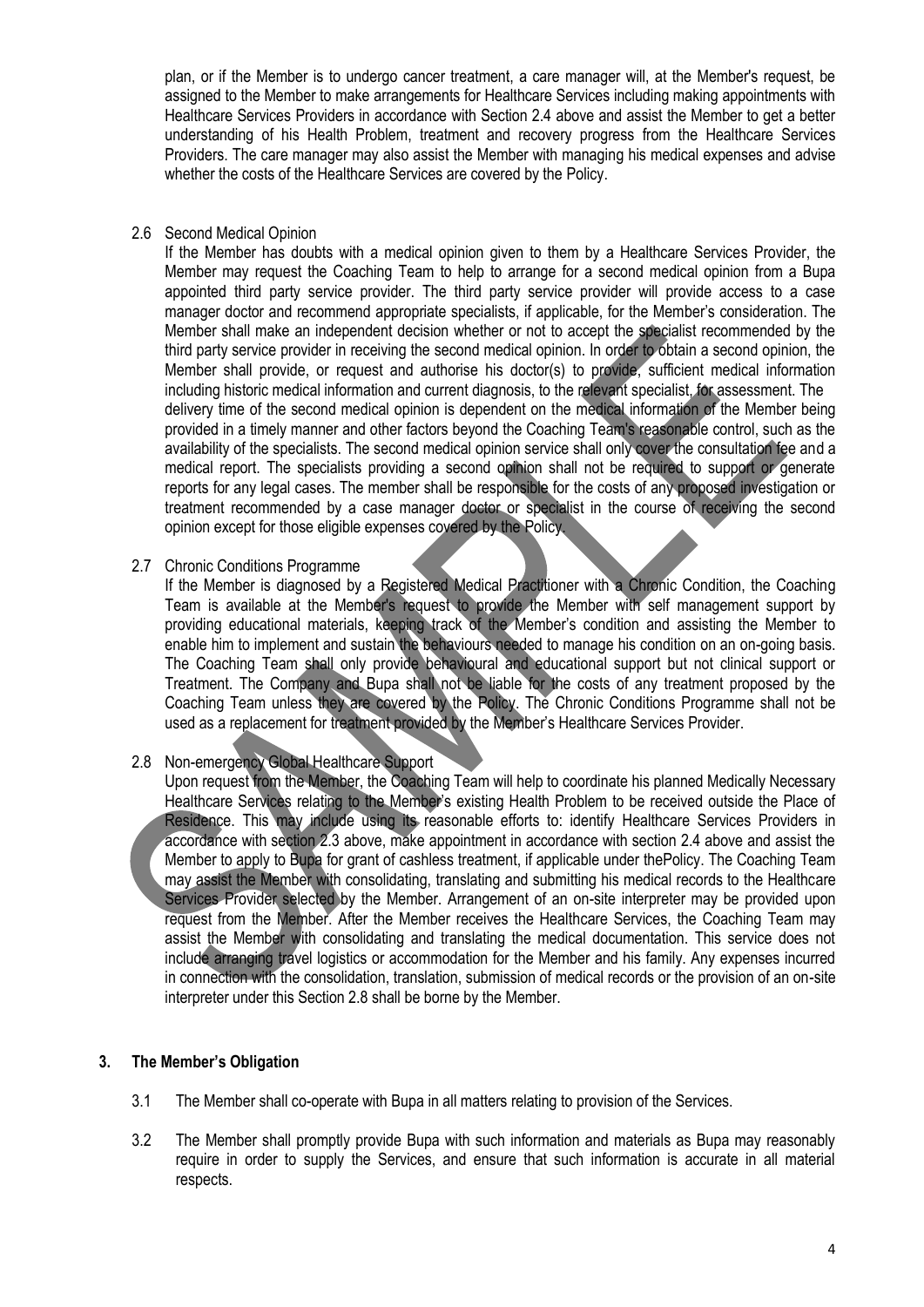- 3.3 If Bupa's performance of any of its obligations under this Provisions is prevented or delayed by any act or omission by the Member or failure by the Member to perform any relevant obligation ("Member Default"):
	- (a) Bupa shall without limiting its other rights or remedies have the right to suspend performance of the Services until the Member remedies the Member Default, and rely on the Member Default to relieve it from the performance of any of its obligations to the extent the Member Default prevents or delays Bupa's performance of any of its obligations; and
	- (b) The Company and Bupa shall not be liable for any costs or losses sustained or incurred by the Member arising directly or indirectly from the Company and Bupa's failure or delay to perform any of its obligations as set out in this Provisions.

# <span id="page-5-0"></span>**4. Territorial Limit**

The Services set out in Section 2.8 of this Provisions shall be available within and outside the Member's Place of Residence. The Services set out in Sections 2.2 to 2.7 of this Provisions shall be available in Hong Kong only.

### <span id="page-5-1"></span>**5. Liability of The Company and Bupa**

- 5.1 The Registered Medical Practitioners, Hospitals, clinics, travel agencies, transportation service providers and any kind of professionals and service providers to whom the Member may be referred by the Coaching Team are independent contractors who are responsible for their own acts and are not employees, agents or servants of Bupa and the Company. Bupa and the Company shall exercise reasonable care and diligence in selecting those professionals and service providers who are certified by the local authority with appropriate qualifications but Bupa and the Company shall not be liable for any diagnosis or treatment or other acts or omissions performed by these Healthcare Services Providers and shall not be liable for any acts or omissions performed by other service providers.
- 5.2 The Coaching Team's ability and effectiveness to provide the Services under this Provisions is necessarily dependent upon the Member's willingness to disclose their medical records and provide a full description of any Health Problems that they have. Neither the Company, nor Bupa, nor the Coaching Team guarantees access to any Healthcare Services Providers.
- 5.3 To the extent permissible by any applicable law, Bupa and the Company shall under no circumstances whatsoever be liable to the Member, whether in contract, tort (including negligence), breach of statutory duty, or otherwise, for any loss of income or profit, or any indirect or consequential loss arising under or in connection with this Provisions.
- 5.4 Subject to Section 5.5 below, Bupa's and the Company's aggregate liability to the Member in respect of all other losses arising under or in connection with this Provisions, whether in contract, tort (including negligence), breach of statutory duty, or otherwise, shall in no circumstances exceed the aggregate amount of Subscription collected from the Member under the Plan.
- 5.5 Nothing in this Section 5 shall limit or exclude the Company's and Bupa's liability for: death or personal injury caused by its negligence, or the negligence of its employees, agents or subcontractors; or fraud.

### <span id="page-5-2"></span>**6. General Exclusions**

Apart from the general exclusions set out under the Policy, the Services under this Provisions shall not include the provision of -

- 6.1 health insurance;
- 6.2 medical advice except those described in Section 2.6 of this Provisions provided by a third party service provider;
- 6.3 medical consultations except those described in Section 2.6 of this Provisions provided by a third party service provider;
- 6.4 prescriptions;
- 6.5 diagnosis and treatment plan except those described in Section 2.6 of this Provisions provided by a third party service provider;